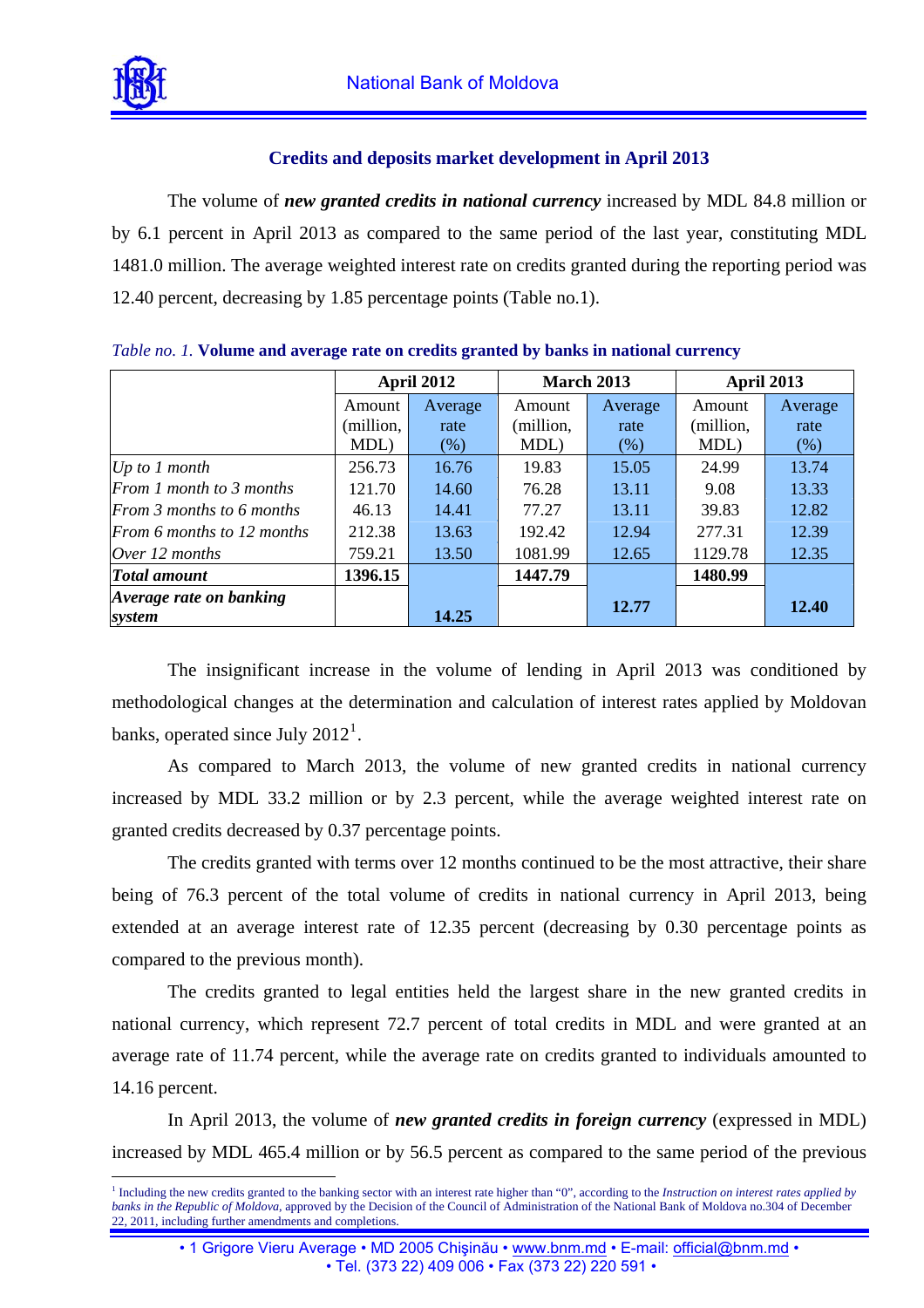

year, accounting for MDL 1289.0 million. The average weighted interest rate on credits granted during the reporting period was 7.27 percent, decreasing by 1.33 percentage points (Table no.2).

|                                   | <b>April 2012</b> |         | <b>March 2013</b> |         | April 2013 |         |
|-----------------------------------|-------------------|---------|-------------------|---------|------------|---------|
|                                   | Amount            | Average | Amount            | Average | Amount     | Average |
|                                   | (million,         | rate    | (million,         | rate    | (million,  | rate    |
|                                   | MDL)              | $(\% )$ | MDL)              | (% )    | MDL)       | (% )    |
| Up to $1$ month                   | 100.10            | 12.93   | 0.57              | 15.00   | 0.43       | 14.93   |
| From 1 month to 3 months          | 24.90             | 8.72    | 1.13              | 9.52    | 0.66       | 7.13    |
| From 3 months to 6 months         | 16.03             | 7.87    | 10.87             | 7.64    | 14.73      | 7.16    |
| From 6 months to 12 months        | 42.90             | 8.07    | 134.77            | 7.65    | 390.34     | 8.17    |
| Over 12 months                    | 639.68            | 7.97    | 587.56            | 8.12    | 882.83     | 6.88    |
| <b>Total amount</b>               | 823.61            |         | 734.90            |         | 1288.99    |         |
| Average rate on banking<br>system |                   | 8.60    |                   | 8.03    |            | 7.27    |

*Table no. 2.* **Volume and average interest rate on credits granted by banks in foreign currency**

The volume of credits granted in foreign currency increased by MDL 554.1 million or by 75.4 percent as compared to the previous month, being mainly represented by the credits granted to legal entities with an average rate of 7.26 percent, holding a share of 98.2 percent of total credits in foreign currency.

The evolution of the average rates on new granted credits in foreign currency recorded a tempering tendency, decreasing by 0.76 percentage points as compared to March 2013, up to the level of 7.27 percent in April 2013. The credits in foreign currency with the maturity of over 12 months were the most attractive, being granted at an average rate of 6.88 percent.

In April 2013, the volume of *term deposits in national currency* decreased by MDL 202.9 million or by 12.0 percent as compared to the same period of the previous year, amounting to MDL 1495.2 million (Table no.3).

|                                | <b>April 2012</b> |         | March 2013 |         | April 2013 |         |
|--------------------------------|-------------------|---------|------------|---------|------------|---------|
|                                | Amount            | Average | Amount     | Average | Amount     | Average |
|                                | (million,         | rate    | (million,  | rate    | (million,  | rate    |
|                                | MDL)              | (% )    | MDL)       | (% )    | MDL)       | (% )    |
|                                |                   |         |            |         |            |         |
| Up to $1$ month                | 208.54            | 2.85    | 15.71      | 4.98    | 28.32      | 8.05    |
| From 1 month to 3 months       | 143.62            | 3.93    | 111.13     | 4.46    | 162.86     | 2.11    |
| From 3 months to 6 months      | 696.59            | 6.77    | 305.14     | 7.93    | 287.75     | 7.56    |
| From 6 months to 12 months     | 417.20            | 9.40    | 703.80     | 7.97    | 801.01     | 7.55    |
| Over 12 months                 | 232.13            | 10.68   | 240.96     | 10.35   | 215.21     | 10.07   |
| <b>Total amount</b>            | 1698.08           |         | 1376.74    |         | 1495.15    |         |
| Average rate on banking system |                   | 7.23    |            | 8.06    |            | 7.33    |

*Table no. 3***. Volume and average rate on term deposits in national currency**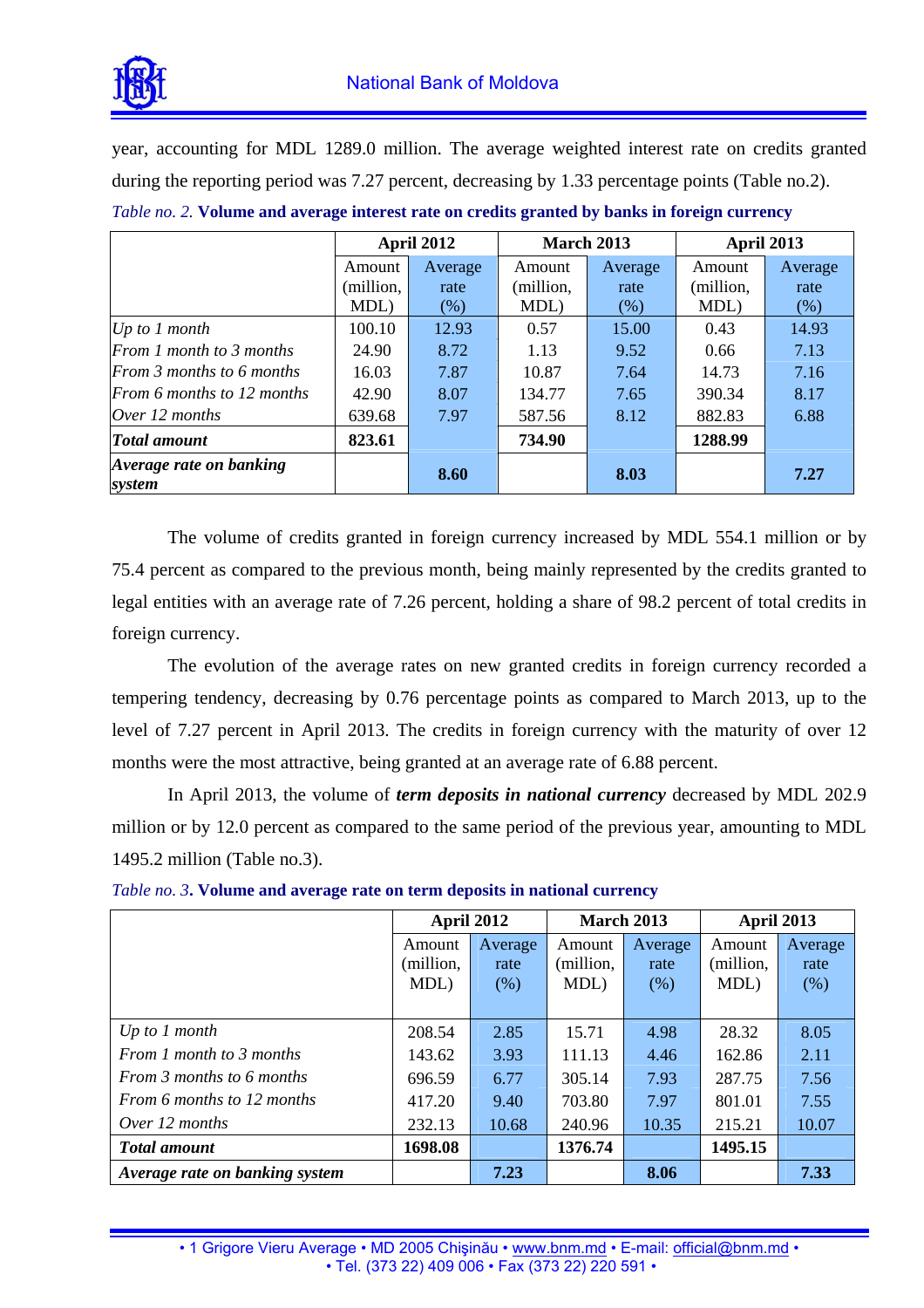

 $\overline{a}$ 

The downward dynamics of the volume of term deposits in national currency in April 2013 has been also determined by the methodological changes made starting with July 2012 at the determination and calculation of the interest rates applied by the banks from the Republic of Moldova $2$ .

As compared to March 2013, the volume of term deposits attracted in national currency increased by MDL 118.4 million (8.6 percent). The average interest rate of term deposits in national currency was 7.33 percent, decreased by MDL 0.73 percentage points in the respective period.

The deposits with the terms from 6 to 12 months held the largest share (53.6 percent) of total term deposits in national currency, which were attracted at an average interest rate of 7.55 percent.

The share of term deposits in national currency attracted from individuals during the reporting period was 57.3 percent of total term deposits attracted in national currency, decreasing by 11.0 percentage points as compared to the previous month. The average weighted interest rate of term deposits in national currency attracted from individuals was 8.94 percent.

The *volume of term deposits in foreign currency* (expressed in MDL) was MDL 959.0 million in April 2013, decreasing by MDL 320.1 million or by 25.0 percent as compared to the same period of the previous year.

The average weighted rate of term deposits in foreign currency (expressed in MDL) was 4.22 percent during the reporting period (Table no.4).

|                                | <b>April 2012</b> |             |           | <b>March 2013</b> | <b>April 2013</b> |         |
|--------------------------------|-------------------|-------------|-----------|-------------------|-------------------|---------|
|                                | Amount            | Average     | Amount    | Average           | Amount            | Average |
|                                | (million,         | rate        | (million, | rate              | (million,         | rate    |
|                                | MDL)              | $(\%)$      | MDL)      | $(\%)$            | MDL)              | (% )    |
| $Up\ to\ I\ month$             | 84.94             | 1.04        | 69.38     | 1.45              | 48.79             | 1.40    |
| From 1 month to 3 months       | 80.16             | 1.97        | 30.94     | 1.42              | 46.99             | 1.43    |
| From 3 months to 6 months      | 492.65            | 4.11        | 271.85    | 4.23              | 283.94            | 4.23    |
| From 6 months to 12 months     | 410.96            | 4.42        | 466.49    | 4.76              | 447.00            | 4.57    |
| Over 12 months                 | 210.37            | 4.39        | 146.02    | 5.61              | 132.28            | 5.03    |
| <b>Total amount</b>            | 1279.08           |             | 984.68    |                   | 959.00            |         |
| Average rate on banking system |                   | <b>3.92</b> |           | 4.40              |                   | 4.22    |

|  | Table no. 4. Volume and average rate of term deposits in foreign currency |  |  |
|--|---------------------------------------------------------------------------|--|--|
|  |                                                                           |  |  |

As compared to March 2013, the volume of term deposits attracted in foreign currency in April 2013 decreased by MDL 25.7 million (2.6 percent), while the average interest rate of term deposits decreased by 0.18 percentage points.

<span id="page-2-0"></span><sup>2</sup> Including the term deposits with an interest rate higher than "0" attracted in the banking sector, according to the *Instruction on the reporting of interest rates applied by banks in the Republic of Moldova*, approved by the Decision of the Council of Administration of the National Bank of Moldova no.304 of December 22, 2011, including further amendments and completions.